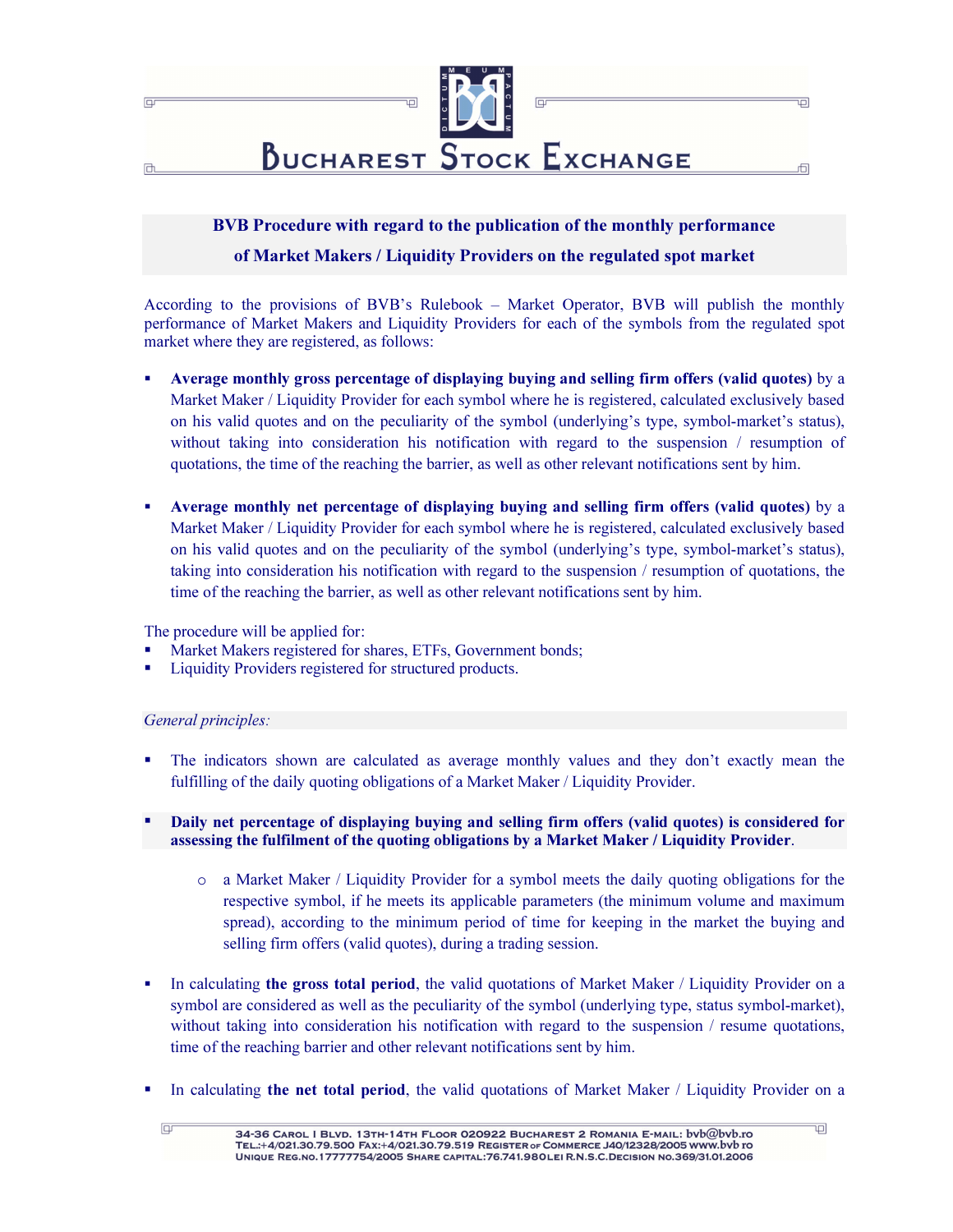symbol are considered as well as the peculiarity of the symbol (underlying type, status symbol-market), taking into consideration his notification with regard to the suspension / resume quotations, time of the reaching barrier and other relevant notifications sent by him.

## Conditions for determining the gross total period focused on the following:

- 1. during a trading session, the minimum period of time to keep the buying and selling firm offer (valid quotes) for a symbol is determined by reference to the trading period corresponding to the Continuous state (Open state of the market), where the symbol was available for trading.
- 2. for the structured products having as underlying the Romanian shares, the time limit for monitoring compliance with the quoting obligations is 17:55 Bucharest time (the end of the Open stage for the underlying), based on the notifications sent by the Liquidity Provider.
- 3. when a symbol was suspended for the whole period of the trading session, the respective day will not be taken into account for monitoring.
- 4. when a symbol was partially suspended during the Continuous stage of a trading session, the suspension period will be deducted from the trading period corresponding to the Continuous stage.

## Conditions for determining the net total period, addition to these gross total, period focused on the following:

- 1. when a Liquidity Provider is unable to provide quotes for a symbol, then the provisions of the BVB's Rulebook will be applied. Thus, on the basis of notifications from it, his quoting obligations will be suspended for the period notified by him - that will be decreased from the trading period corresponding to the Continuous stage.
- 2. when an issue of structured products (turbo certificate) reaches its "knock-out" price (barrier) on a certain trading session, the monitoring time limit for a symbol will be the time of the barrier's reaching, notified by the Liquidity Provider.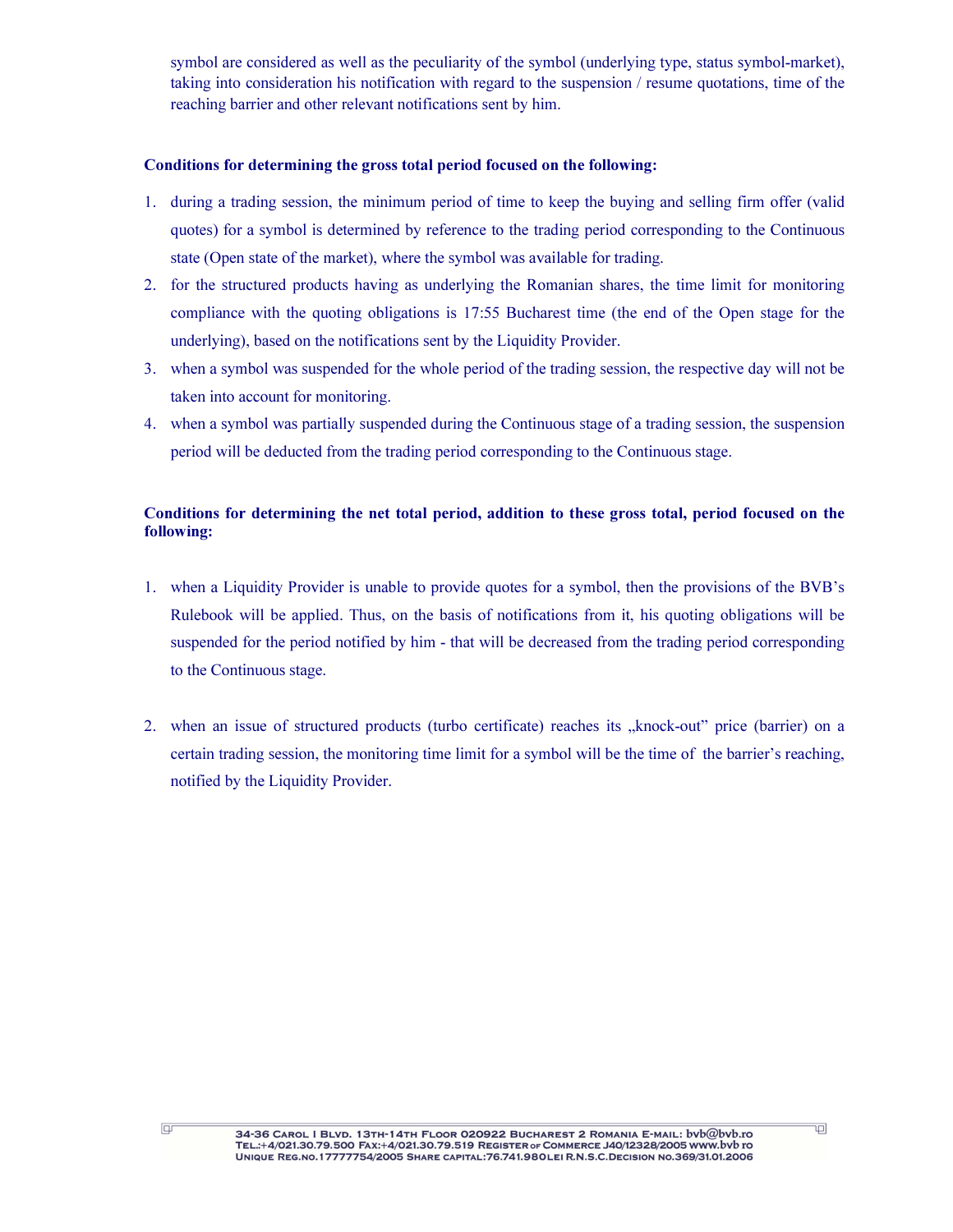## Formulas

- $\triangleright$  Average monthly gross percentage of displaying buying and selling firm offers (valid quotes) by a Market Maker / Liquidity Provider for a symbol
- - The calculation method for the average monthly gross percentage of displaying buying and selling firm offers (valid quotes) by a Market Maker / Liquidity Provider for a symbol:

Average monthly gross percentage of displaying buying and selling firm offers (valid quotes) by a Market Maker / Liquidity Provider for a symbol =

> Daily gross percentage of displaying buying and selling firm quotes (valid quotes) for a symbol by a  $MM(LQ)$  on the calendar month

Total number of trading sessions where a symbol is available for trading on the calendar month

#### where:

 $\circ$   $\sum$   $\Box$  Daily gross percentage of displaying buying and selling firm quotes (valid quotes) for a symbol / MM(FL) on the calendar month

= the sum of the daily gross percentage of displaying the buying and selling firm quotes (valid quotes) by a Market Maker (Liquidity Provider) for a symbol, corresponding to each trading session of the respective month where the symbol was available for trading.

 $\circ$  Total number of the trading sessions where a symbol is available for trading on the calendar month

= Total number of the trading sessions / month – Number of sessions where a symbol was suspended on the whole Continuous stage / month

Note: A Market Maker hasn't the obligation to provide quotes on the respective symbol for a certain number of trading sessions, according to the parameters applicable to each symbol.

- The calculation method for the daily gross percentage of displaying buying and selling firm offers (valid quotes) by a Market Maker / Liquidity Provider for a symbol:

Daily gross percentage of displaying buying and selling firm offers (valid quotes) by a Market Maker / Liquidity Provider for a symbol =

> Total gross period from the Continuous stage of a trading session where a  $MM(LP)$  shown the valid quotes per a symbol

Total gross period from of the Continuous stage of a trading session where a symbol was available for trading